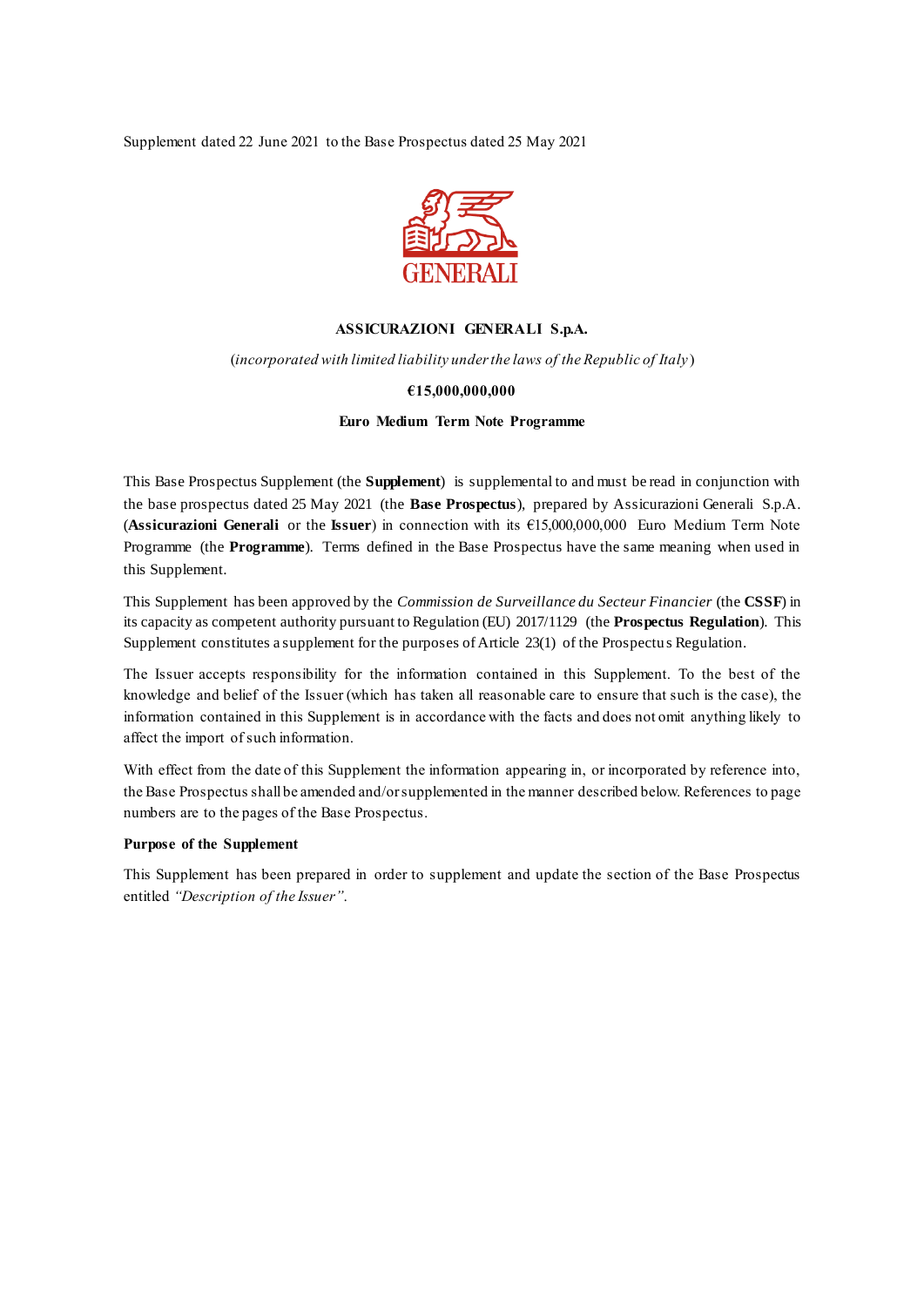### **DESCRIPTIO N O F THE ISSUER**

1. On page 310 of the Base Prospectus, in the section of the Base Prospectus entitled "**DESCRIPTIO N O F THE ISSUER**", the information set out below shall be added at the end of the sub-paragraph headed "*Consolidation of presence in Greece*".

"On 31 May 2021, Assicurazioni Generali announced the completion of the acquisition of AXA Greece, following receipt of all necessary approvals from the relevant regulatory bodies and competition authorities. As a result of the completion of the acquisition, Generali also entered into an exclusive 20-year distribution agreement with Alpha Bank. This exclusive long-term partnership with Alpha Bank aims to allow Generali's comprehensive product offerings to reach customers in Greece through the network of the bank's branches in addition to Generali's own extensive distribution network."

2. On page 312 of the Base Prospectus, in the section of the Base Prospectus entitled "DESCRIPTION OF THE **ISSUER**", the information set out below shall be added at the end of the paragraph headed "**Recent developments**" (to appear after the end of the existing sub-paragraph headed "*Approval of the 2021 1Q results*").

# "*Voluntary tender offer on Cattolica*

On 31 May 2021, the Board of Directors of Assicurazioni Generali approved the launch of a cash voluntary public tender offer (the "**Offer**") on no. 174,293,926 ordinary shares of Cattolica, being all of the shares issued by Cattolica as of such date, including the treasury shares held by Cattolica and reduced by no. 54,054,054 shares already owned by Generali as of such date, as announced by the notice published by Generali pursuant to article 102, paragraph 1 of Legislative Decree no. 58 of 24 February 1998 (the "**Italian Consolidated Financial Act**") and pursuant to article 37 of the Regulation adopted by CONSOB with resolution no. 11971 of 14 May 1999 (the "**Notice**").

The Offer is subject to prior authorisations required by applicable law (the "**Prior Authorisations**", including authorisation by IVASS for the acquisition of a controlling participation in Cattolica ), as well as the satisfaction of a number of conditions precedent, including (*inter alia*) approval by CONSOB of the offer document submitted by Generali on 18 June 2021 pursuant to Article 102, paragraph 3, of the Italian Consolidated Financial Act (the "**Offer Document**"), unconditional approval to the acquisition by the competent antitrust authorities and the holding by Generali of a shareholding equal to at least 66.67% of Cattolica (however Generali has reserved the right to partially waive this condition, provided that the participation that Generali will hold upon completion of the Offer will be in any case at least equal to 50% of Cattolica's voting capital plus one share), all as set out in the Notice and the Offer Document to be published by Generali after its approval by CONSOB, following obtainment of the Prior Authorisations, pursuant to Article 102, paragraph 4 of the Italian Consolidated Financial Act.

The Offer is promoted by Generali with the aim of consolidating its position in the Italian insurance market consistently with the guidelines of the Generali 2021 Strategic Plan: "*leveraging strengths to accelerate growth.*""

\* \* \* \*

Copies of this Supplement will be available (i) free of charge at the registered office of the Issuer and from the principal office of the Paying Agents in Luxembourg; and (ii) on the website of the Luxembourg Stock Exchange at [http://www.bourse.lu.](http://www.bourse.lu/) This Supplement will also be published on the Issuer's website [\(https://www.generali.com/investors/debt-ratings/listed-debt-securities-disclaimer\)](https://www.generali.com/investors/debt-ratings/listed-debt-securities-disclaimer).

To the extent that there is any inconsistency between (a) any statement in or incorporated by reference into this Supplement and (b) any other statement in or incorporated by reference into the Base Prospectus, the statements in (a) above will prevail.